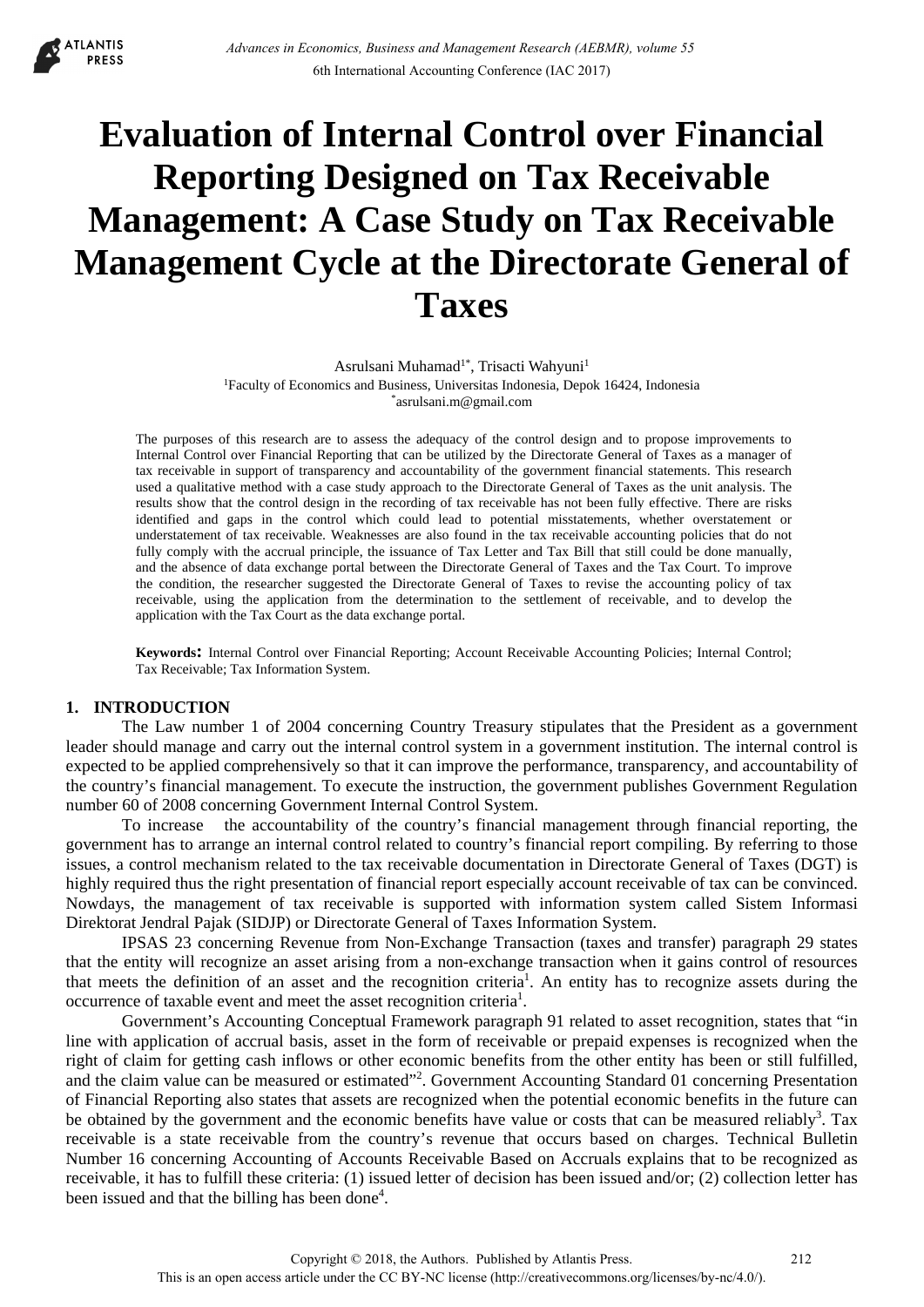

From the background of study stated above, the researchers formulate the problems below:

- 1. How is the adequacy of ICFR design of the management of tax receivable cycle to mitigate risks?
- 2. How to design an effective ICFR of the management tax receivable to fulfill transparency and accountability principle in financial reporting?

To further overcome the problems described above, this research will focus on the problems related to the assessment of ICFR effectiveness on the tax receivable management process which is executed by the DGT, the Ministry of Finance. The purposes of this research are to assess the adequacy of the control design and to give ICFR improvement suggestion which can be used by the DGT as the executor of tax receivable in order to support transparency and accountability of the government's financial statement.

## **2. LITERATURE REVIEW**

The main objective of internal control according to COSO is to boost the effectiveness and efficiency of operation, the reliability of financial statement, and the compliance with law and regulation<sup>5</sup>. An organization or a process has a good internal control if (1) completing the mission ethically; (2) producing accurate and reliable data; (3) complying with the law and regulation; (4) using economic resources with efficient manner, and (5) safeguarding the assets properly<sup>6</sup>.

Internal control is considered effective if the internal control system built is able to give reasonable assurance that the organization's goal can be reached<sup>5</sup>. The effective internal control system is also able to reduce occurrence of risk of failure to achieve the first, second or third goals<sup>5</sup>. To make an effective internal control, it is suggested that: (1) each component of the internal control and the relevant principle obviously exist and work together, and (2) all 5 components of internal control work together and are integrated to decrease the level of risk of failure to achieve the organization's goal.

An effective internal control only cannot assure the achievement of the organization's goal. The internal control cannot wholly prevent the occurrence of assessment error, inappropriate decision-making, or incident out of organization which can cause organization's failure in achieving operational goals. Therefore, the term of internal control means it gives reasonable assurance, not absolute one. The Center for Audit Quality (CAQ) in a publication entitled "The Guide to Internal Control over Financial Reporting" defines ICFR as a control specially designed in order to manage risks related to financial reporting to obtain reasonable assurance that the financial report can be trusted and has been presented based on accounting principles<sup>7</sup>. Those stated as the key components in ICFR are controlling activities which cover 3 concepts; they are segregation of duty, preventive control, and detective control<sup>7</sup>.

The definition of tax based on Law Number 16 of 2009 concerning General Requirements and Tax Procedure is a compulsory contribution to a country that is owed by a person or institution and it is coercive in nature based on constitution, by not getting the wards directly and used for the country's needs as much as possible for public prosperity<sup>8</sup>. Tax receivable in this research is as defined in the Ministry of Finance Regulation number 219/2013 concerning Accounting Policy of Central Government. According to the regulation, tax receivable is a receivable that occurs as a result of income tax in the constitution regulation in taxations and constitution regulation in customs, and has not been paid off until the end of the financial reporting period.

#### **3. RESEARCH METHOD**

The method of this research was a qualitative descriptive method using a case study approach as stated by Yin as quoted by Wahyuni "*a case study is the investigation of a contemporary, empirical phenomenon within its real life context; when the boundaries between a phenomenon and its context are not clearly evident; and in which multiple sources of evidence are used*"6 . This research was supported with primary data (in depth interview) using unstructured interview approach to follow the focus of the interviewees. The primary data was obtained from in depth interview toward employees in the DGT and internal auditors of the Ministry of Finance. The sampling method was done by purposive sampling in accordance with the level of roles and responsibilities of a person / individual to be sampled. As a unit analysis in this research, DGTs is one of the Echelon I units within the Ministry of Finance that has the duties of organizing the formulation and implementation of tax policy in accordance with the law and regulation. drivans in Economics, Busines and Management Research (AEBMR), volume 53<br>
Annota in Case (and Management Research convention (and May 200)<br>
and a Case (and May Sinkel above), the researches formulate left products in the c

The researchers analyzed the interview result by reading all interview result and then composing it to the meaningful fragments. Then, those fragments were labeled so that they could help the researcher perform the analysis about the relation on each label. Then, the researchers conducted the data analysis using gap analysis for finding out the expectation and the condition of controlling nowadays. To obtain the validity of the research result, the researcher asked for feedback<sup>6</sup> toward research objects to ensure that the information is accurate and complete.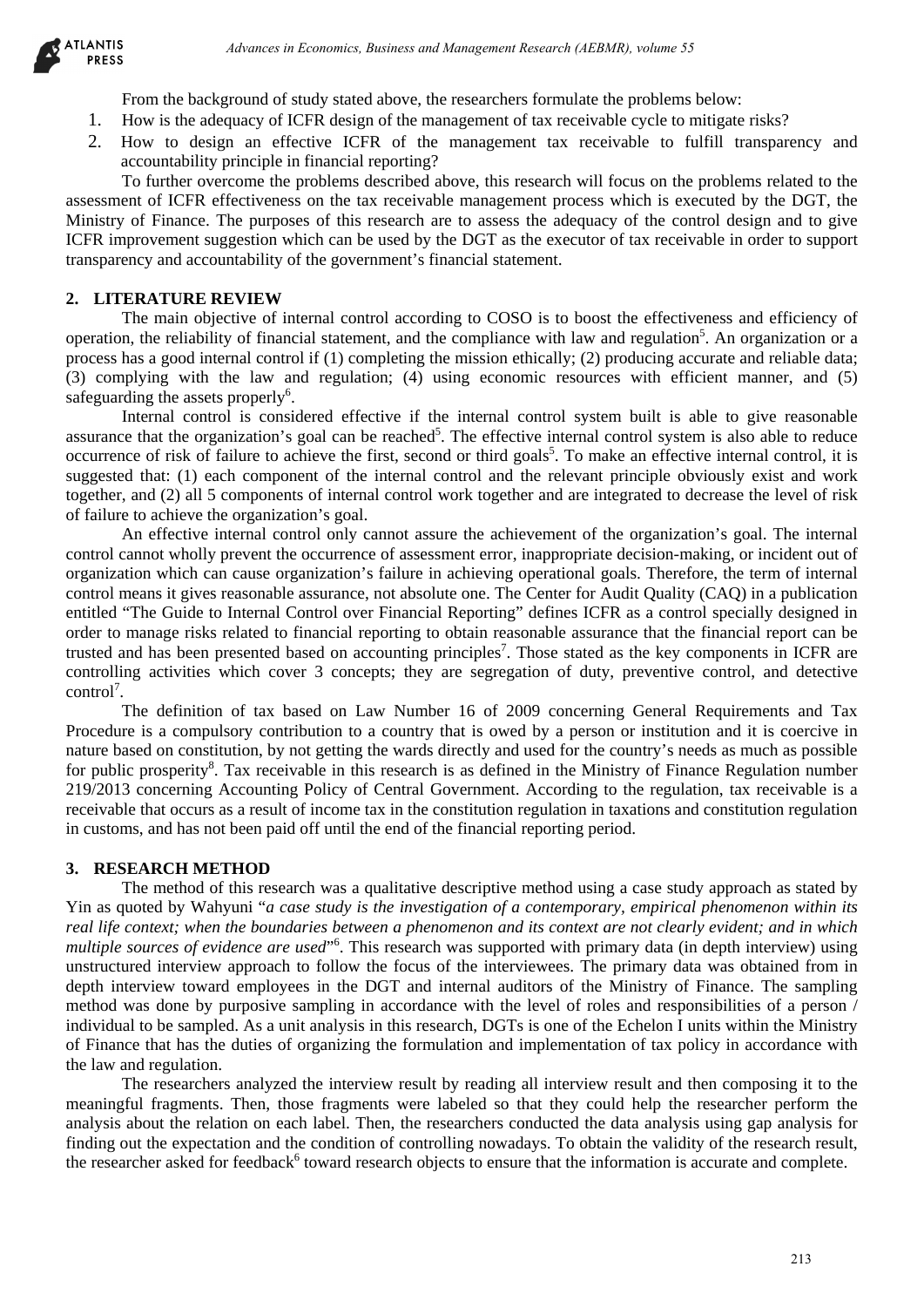## **4. RESULTS AND DISCUSSION**

## **Tax Receivable Accounting Policy**

DGT records tax receivable guided with PER-08/PJ/2009 concerning Guidelines of Tax Receivable Accounting<sup>9</sup> that governs the tax receivable accounting policy. The recognition of tax receivable currently is described in figure 1.

The tax receivable recognition causes some problems as follows:

- 1. The recognition of tax receivable is not completely done on the time of taxable event. In this case, Tax Bill and Tax Letter is issued corresponding to point 18 Law number 16 of 2009 concerning General Taxes.
- 2. When a taxpayer does not propose objection/appeal after the deadline is declared *inkracht* (permanent legal force), the bill amount which is not agreed by the tax payer, will be recognized as tax receivable by DGT. The recognition of tax receivable is not supported by legal document as the basis recording, because the overdue of the submission of legal action does not produce any document.
- 3. Tax receivable accounting is influenced by the rule of tax collecting. Based on constitution, the existence of legal action proposed by tax payers will cause billing suspension.



Fig.1.Tax Receivable Recognition Scheme Source: Data Processed

#### **Risks and Control**

#### *Risks and Control on the establishment of tax receivable balance*

Based on the interview results, the risks related to the establishment of opening balance of tax receivable is relatively small. This case caused by the opening balance is established from the financial report of the previous year audited by BPK.

## *Risk and Control on the Process of Tax Receivable Determination from Non-Land and Building Tax (Non– PBB)*

Based on the interview results, the researchers arrange the list of risks faced on the non- PBB tax receivable determination that still has a gap on the control as described in Table 1. There are 3 risks identified that still has a gap on control as describe in Risk and Control Matrix table, with analysis given as follows. 1) RI. Some Tax Letter aren't input to SIDJP

Related to the completeness assertion, there are risks over tax receivable transaction which are not documented and reported in the financial report. These risks occur because the procedure allows Tax Letter to be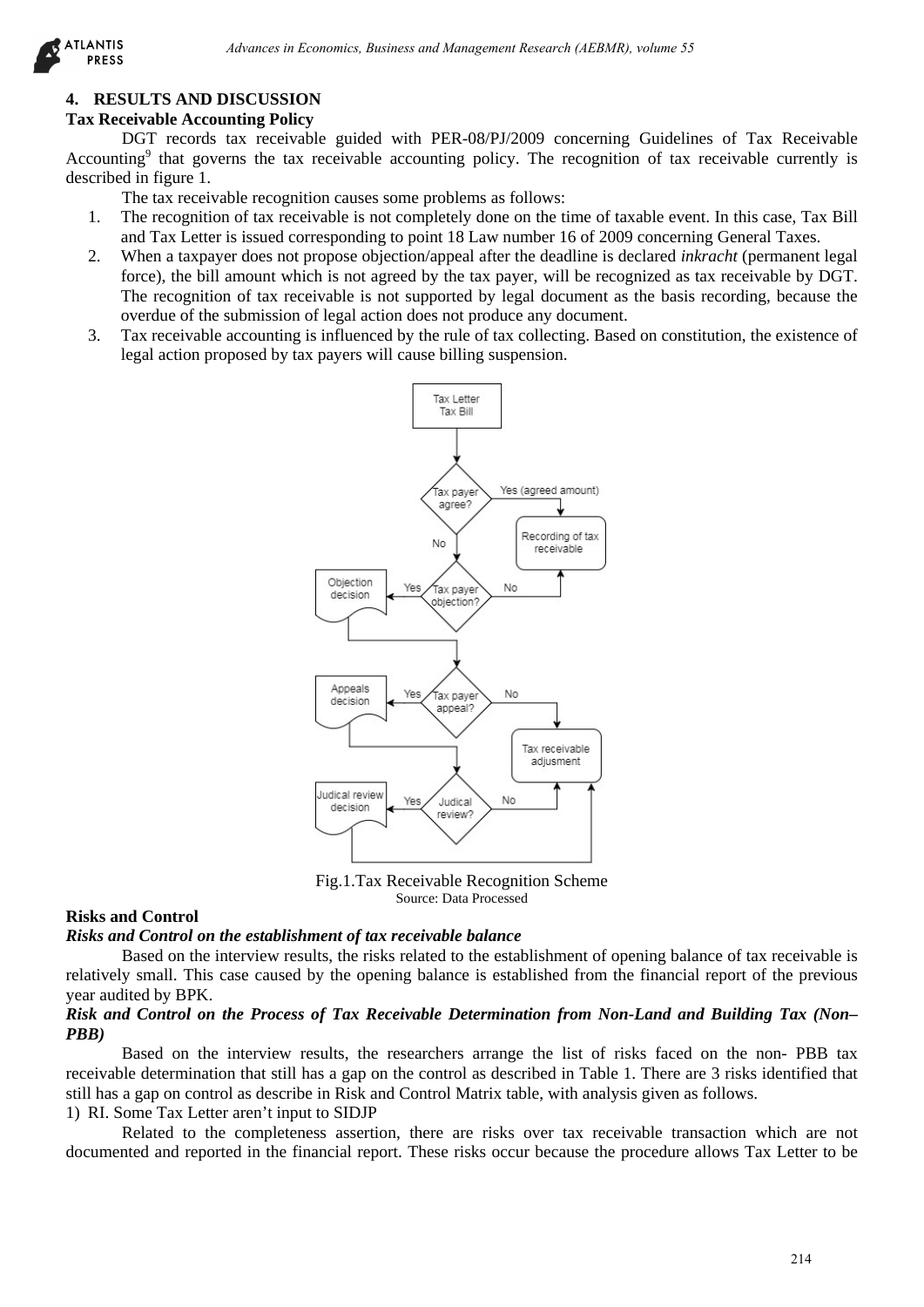

issued manually. These risks eventually will impact on the tax receivable balance which could be potentially understatement.

Table.1. RCM of Tax Receivable Determination Process through the Issuance of Tax Letter/Tax Bill

| ID             | <b>Risk</b>                                           | Existing<br>Control                                                                    | Nature of<br>control  | Gap |
|----------------|-------------------------------------------------------|----------------------------------------------------------------------------------------|-----------------------|-----|
| R <sub>1</sub> | There is Tax Letter<br>which is not input<br>in SIDJP | Prenumbering<br>of Tax Letter                                                          | Preventive<br>Control | v   |
| R <sub>2</sub> | There is Tax Bill<br>which is not input<br>into SIDJP | <b>Billing</b> section<br>executor<br>inputs Tax Bill<br>through<br>convention<br>menu | Preventive<br>Control | v   |
| R <sub>3</sub> | Tax Bill doesn't<br>publish                           | Not exist                                                                              | X                     | v   |

2) R2. There are Tax Bills Un-Input Into the SIDJP

The calculation note of Tax Bill collecting interest is input into the SIDJP by collecting section and then printed in the billing section. The risks might appear in this process are the un-input Tax Bill into the SIDJP because the Tax Bill collects interest issued manually. If the risks happen, it will cause the presentation of tax receivable in the financial report of DGT become understatement.

3) R3. Un-Issued Tax Bill

The overdue of input objection decision by DGT's regional office in SIDJP causes the overdue of the calculation of penalty. Hence, the issue of Tax Bill is overdue. Similarly, the objection decision is issued manually by tax courts. The overdue of the source document reception which becomes the basis of Tax Bill issuance, causes the Tax Bill to become un-issued/issued overdue. If the risks happen, the assertion completeness is not fulfilled.

# *Risks and Control on Tax Receivable Adjustment Process from the Result of Legal Action*

Based on the interview with the interviewees, the process of receivable recognition has some risks as describe in Risk and Control Matrix table below.

| ID                                                       | of Tax Receivable Determination Process through the Issuance of Tax Letter/Tax Bill<br>Risk                                                            | Existing<br>Control                                                                      | Nature of<br>control  | Gap |  |
|----------------------------------------------------------|--------------------------------------------------------------------------------------------------------------------------------------------------------|------------------------------------------------------------------------------------------|-----------------------|-----|--|
| R <sub>1</sub>                                           | There is Tax Letter<br>which is not input<br>in SIDJP                                                                                                  | Prenumbering<br>of Tax Letter                                                            | Preventive<br>Control | V   |  |
| R <sub>2</sub>                                           | There is Tax Bill<br>which is not input<br>into SIDJP                                                                                                  | <b>Billing</b> section<br>executor<br>inputs Tax Bill<br>through<br>convention<br>menu   | Preventive<br>Control | V   |  |
| R <sub>3</sub>                                           | Tax Bill doesn't<br>publish                                                                                                                            | Not exist                                                                                | X                     | V   |  |
|                                                          | due of the source document reception which becomes the basis of Tax Bill issuance,                                                                     |                                                                                          |                       |     |  |
|                                                          | Tax Receivable Adjustment Process from the Result of Legal Action<br>interview with the interviewees, the process of receivable recognition has some r | un-issued/issued overdue. If the risks happen, the assertion completeness is not fulfill |                       |     |  |
|                                                          | ontrol Matrix table below.<br>Table.2. RCM on the Process of Tax Receivable Adjustment                                                                 |                                                                                          |                       |     |  |
|                                                          | Risk                                                                                                                                                   | <b>Existing Control</b>                                                                  | Nature of<br>control  | Gap |  |
|                                                          | Tax payer's<br>objection<br>decisions aren't<br>input in the                                                                                           | the Head of<br>Objection and<br><b>Appeal Section</b><br>executes                        | Detective<br>Control  | V   |  |
|                                                          | <b>SIDJP</b><br>The result of<br>appeal is not<br>input timely                                                                                         | checking<br>Not exist                                                                    | X                     | V   |  |
| ID<br>R <sub>4</sub><br>R <sub>5</sub><br>R <sub>6</sub> | The result of<br>appeal which is<br>not input doesn't<br>change the<br>balance of tax<br>receivable                                                    | Not exist<br>Source: Interview result processed                                          | X                     | V   |  |

Source: Interview result processed

1) R4. Un-input Tax Payer's Objection Decision to SIDJP

The objection decree data is input through 3 ways; they are case management, a conversion menu which can be done by 2 modules; objection and appeal administration module and updating of billing section; and number taking. However, there has not been any convincing control that all objection decrees produced manually have been input via conversion menu by the objection analyzer in DGT regional office.

2) R5. Appeals Decision Is Not Input Timely

The appeals decision from the tax court becomes the DGT's basis for determining the amount of the tax receivable which has to be paid by the tax payer. The risk related to this process is that the appeals decree is not accepted or overdue accepted by DGT. This risk occurs because there has not been an integrated information system between DGT and tax court. This causes the recording or receivable become inaccurate, and receivable balanced becomes misstated.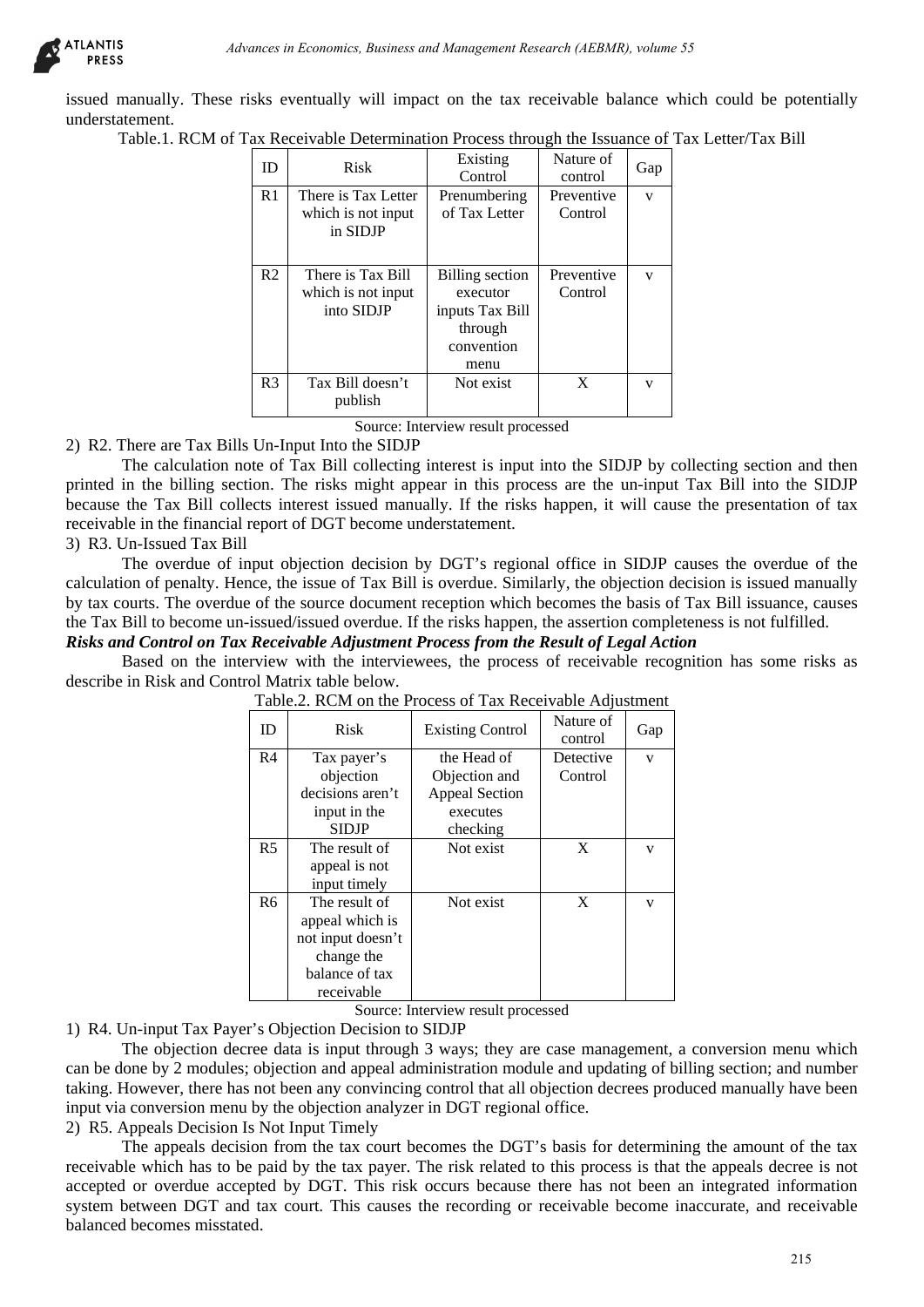

3) R6. Objection Decision Input Doesn't Change the Balance of Tax Receivable

The objection proposal not input to the objection menu. Hence, SIDJP will recognize it as a tax receivable by the time of *inkracht*, although the objection process is still running in DGT regional office. Reviewing process of the objection application is still conducted because it is still run manually based on the source of physical document conveyed by the tax payer. This error made the objection decree issued by DGT regional office will not impact on the tax receivable amount.

#### *Risks and Control on the Process of Tax Receivable Completion*

The risks identified from the process of tax receivable completion that still has a gap on control is listed on Risk and Control Matrix below.

| ID | <b>Risk</b>                                                          | <b>Existing Control</b> | Nature of<br>control | Gap |
|----|----------------------------------------------------------------------|-------------------------|----------------------|-----|
| R7 | Calculation of<br>overpayment<br>in the tax<br>receivable<br>payment | Not Exist               |                      |     |

Source: Interview result processed

1) R7. Calculation of overpayment in the tax receivable payment

Tax payer should pay off the amount he has agreed upon before proposes a legal action. Based on taxes act, the tax payer will be charged administration fine of 50% from the tax amount that is obliged to be paid, if the objection application is rejected or granted partially. To avoid the fine, the tax payer could pay more than the amount he agrees (overpayment). Because no accounting policy underlies the recognition of the overpayment, DGT recognizes it as income tax. With consideration that tax value is not agreed by the tax payer, could not be recognized as tax receivable, the balance of tax receivable in each tax payer becomes negative because the recognized amount as receivable is less than the tax amount paid by the tax payer. *Advances in Economics, Business and Management Research (AEBMR), volume 55*<br>
And They Discussive (Flasspe the Balance of Tax Research) the illustration of the properties in a state conomics is still remained in Tax Resear

#### **5. CONCLUSION**

Control design in the tax receivable recording has not been completely effective. There are risks identified and deficiency in the control that lead to the potential of misstatement. From the analysis done, the risks might occur from the conditions below.

- 1. PER-08/PJ/2009 is not suitable with the accrual based rules related to the tax receivable recognition. Tax receivable recognition influenced by the activities of tax billing.
- 2. Tax Letter and Tax Bill documents can be issued manually. The procedure of the documents issuance is manually issued in force majeure condition as stated in Circular Letter No. SE-91/PJ/2010. There has not been a control executed to ensure the employees issuing the documents manually have done the input via conversion menu.
- 3. The overdue of judgment and appeals documents acceptance issued by tax court. This is caused by the application as the portal of data exchange between DGT and tax court is not yet available.

To fix the current control design, an improvement on the cause of gaps occurrence is needed. Based on the analysis of the cause of gaps in ICFR design tax receivable described above, the researchers give some recommendations below.

- 1. Conducting revision on PER-08/P/2009 concerning Guidelines of Tax Receivable Accounting, so that the receivable recognition set can meet the accrual principle.
- 2. Developing a synchronized feature to accommodate the Tax Letter and Tax Bill document issuance when the SIDJP is offline. Hence, manual issuance is no longer needed.
- 3. Developing an application which functions as a portal data exchange between DGT and tax court, so that the data exchange related to the tax payer's legal actions can be updated real time.

## **REFERENCE**

- [1] R. R. Moeller. Brink's Modern Internal Auditing, A Common Body of Knowledge. Seventh Edition. John Wiley & Sons, Inc., (2009).
- [2] Government Accounting Standard Board. Government Accounting Standard 01 concerning Presentation of Financial Reporting, (2010).
- [3] Government Accounting Standard Board. Technical Bulletin of Government Accounting Standards No. 16 on Accounting of Accounts Receivable Based on Accruals, (2010).
- [4] IPSASB. International Public Sector Accounting Standard No 23 on Revenue from Non-Exchange Transaction (taxes and transfer).